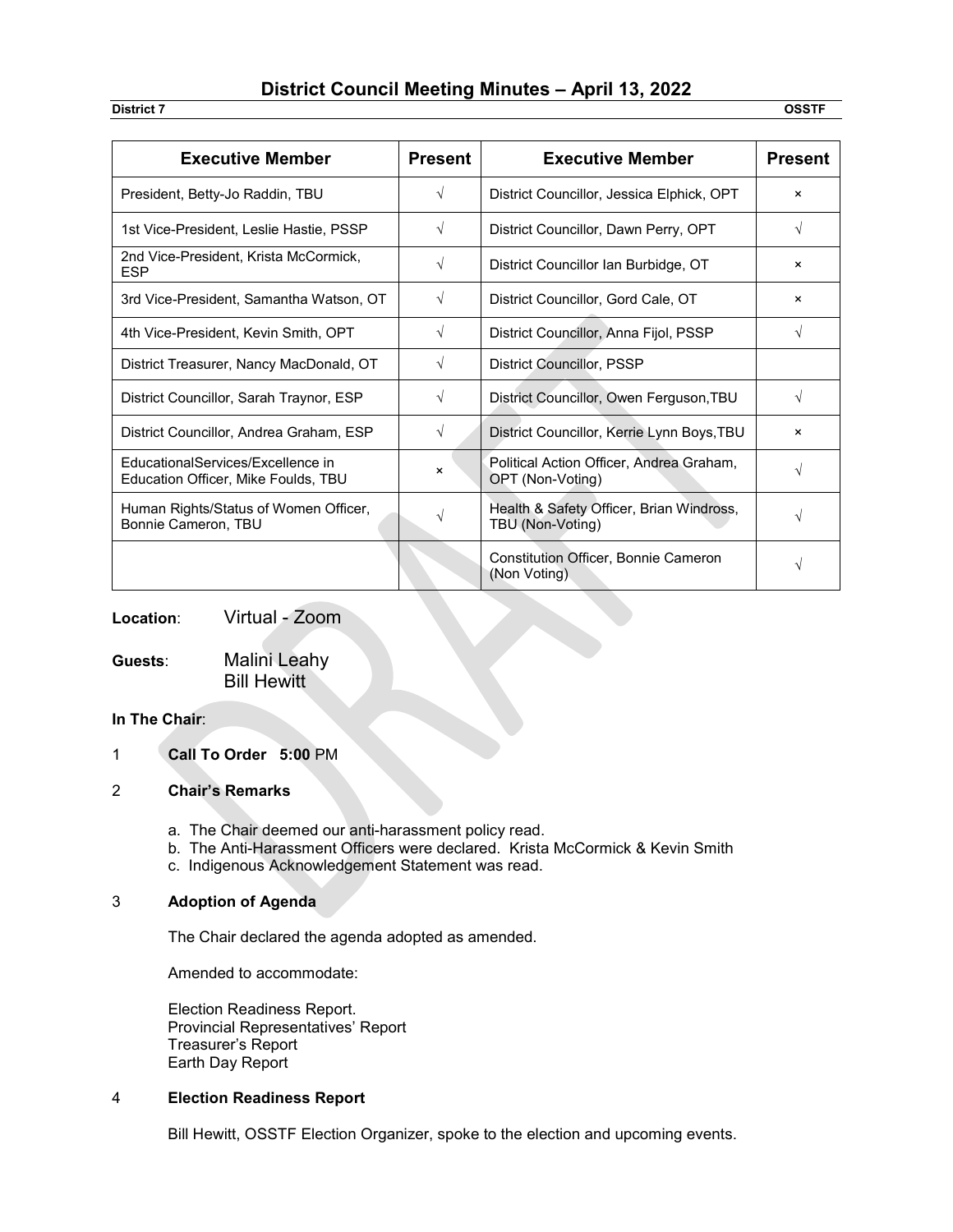#### 5 **Provincial Representatives' Report**

A written and verbal report were given.

#### 6 **Adoption of Previous Minutes**

The Chair declared the minutes of January 13, 2022, adopted as printed.

#### 7 **Business Arising from the Previous Minutes**

- Marion Drysdale Student Achievement Awards distributed
- **AMPA Motion**

#### 8. **Report of the Treasurer**

The Treasurer spoke to the printed budget report.

#### 9 **Report/Concerns of the Bargaining Units**

The various Presidents spoke about their Bargaining Units'concerns.

#### 10 **Action Items**

a. Earth Day

Kevin Smith reported on Earth Day, April 23<sup>rd</sup> at the Owen Sound Farmer's Market.

BIRT District Council applies to provincial Office Acct#2071 for \$2,000.00 to participate in Earth Day.

- 
- i. Moved: Kevin Smith<br>ii. Seconded: Krista Mo ii. Seconded: Krista McCormick<br>iii. CARRIED
- **CARRIED**
- b. Constitutional Amendments

Bonnie Cameron spoke to the Constitutional Notice of Motion for the June District Council Meeting.

c. H&S Regional Training Sessions

Please forward your Delegate names to Karen by April 20<sup>th</sup>.

Betty-Jo Raddin spoke regarding the District Office Lease.

BIRT District Council approves entering into a 5 year Lease on the District Office with a maximum amount per month of \$1,660.00 inclusive of HST, Heat and Hydro.

- i. Moved: Andrea Graham
- ii. Seconded: Owen Ferguson
- iii. CARRIED

### 11 **District Officers' Reports**

- a. Provincial Council No report
- b. Health & Safety Brian gave a written and verbal report
- c. Education Services No report
- d. Human Rights/Status of Women No report
- e. Grey-Bruce Labour Council Andrea gave a verbal report
- f. Political Action Andrea gave a verbal report
- g. Constitution Bonnie gave a verbal report